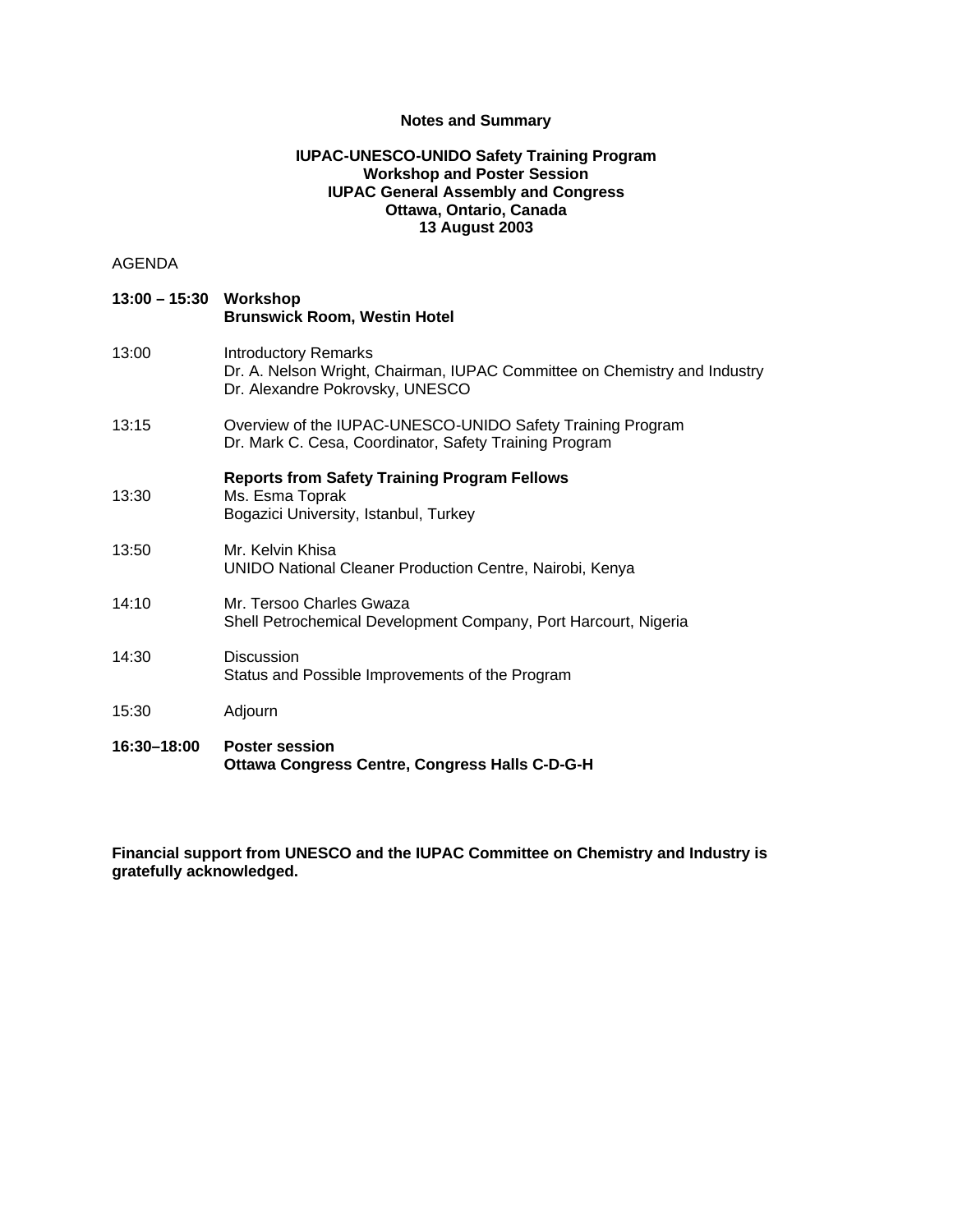#### Notes on the Presentations

There were approximately 20 attendees at this Workshop, including trainees, COCI members and officers, and other IUPAC officials.

#### Introductions

Dr. A. Nelson Wright, chairman of COCI, began the Workshop with some general remarks on the history of the IUPAC-UNESCO-UNIDO Safety Training Program, emphasizing the ties between COCI, UNESCO and UNIDO.

Dr. Mark C, Cesa, Secretary of COCI and coordinator of the Safety Training Program, then presented a brief overview of the program. The Safety Training Program, re-established in 2000, is designed to narrow the gaps in chemistry between developing countries and the developing world by disseminating state-of-the-art knowledge on health, safety and environmental protection in chemical production. The Program enables experts in HSE from developing countries to learn by visiting workplaces of IUPAC Company Associates in the industrialized world. Trainees are professional scientists and engineers currently at a supervisory or managerial level who are influential in their places of employment, their communities and their home countries. They are expected to use and disseminate their learnings and to establish new programs to improve safety practices in their home countries. Host Companies can enable learning both by employees and trainees and gain favorable publicity with shareholders and the public. Host Companies to date include BP Amoco Chemicals (USA), Bristol-Myers Squibb (USA), Sasol (South Africa), and Sankyo (Japan.) Trainees since 2000 include Ms. Esma Toprak (Turkey), Prof. Ali A. El-Emam (Egypt), Mr. Tersoo Charles Gwaza (Nigeria), Mr. Kelvin Khisa (Kenya), and Mr. Zhang GuoHong (China.) Examples of publications on trainee activities were shown, and attendees were referred to the STP web site, http://www.iupac.org/projects/1993/011\_11\_93.html for further information. Support of the Host Companies and of COCI and UNESCO was gratefully acknowledged.

## Trainee Presentations

Following are summaries of the presentations made by the trainees at the Workshop. Copies of their presentations will be posted on the Safety Training Program Web site and are available by request.

## **Ms. Esma Toprak: Closing the Safety Gap at University Laboratories and Chemical Industries in Turkey.**

Ms. Toprak described her training in 2000 at BP Amoco Chemicals' research facility in Naperville, IL and chemical plant in Lima, OH USA, and at the Illinois Institute of Technology in Chicago. Her training included a wide variety of topics, but her particular focus was on aspects of laboratory safety that could be translated to new programs and practices at Bogazici University in Istanbul, where she is Chief Chemical Engineer in the Department of Chemical Engineering. Training in hazardous waste handling, emergency response, site safety inspections, laboratory and process unit health and safety information binders, and emergency drills has been put to practice at Bogazici University. Ms. Toprak has instituted practices for proper use of personal protective equipment by students and staff, written a departmental safety manual, and held short courses and seminars on safety practices for students and faculty. In addition, lab and process unit safety information binders have been prepared, and safety showers, eye washes, and fire alarms have been installed. Since earthquakes are a serious threat in Turkey, several safety initiatives including securing gas cylinders and chemical storage cabinets have been implemented. Ms. Toprak has established training programs for technicians, formed an Emergency Response Team in the chemical engineering department, and formed campus-wide committees in HSE-related areas. She has also presented seminars at five industrial sites in Turkey. She is now working on an IUPAC-UNESCO sponsored Safety Workshop, " Social Contributions of Chemistry – Safety and Toxicology," scheduled to be held in Turkey in 2004.

## **Mr. Kelvin Khisa: Occupational Health and Safety Management in Kenya.**

Mr. Khisa is Deputy Director of the UNIDO Kenya National Cleaner Production Centre. He was motivated to apply for training to help improve the record of accidents in the chemical industry in the developing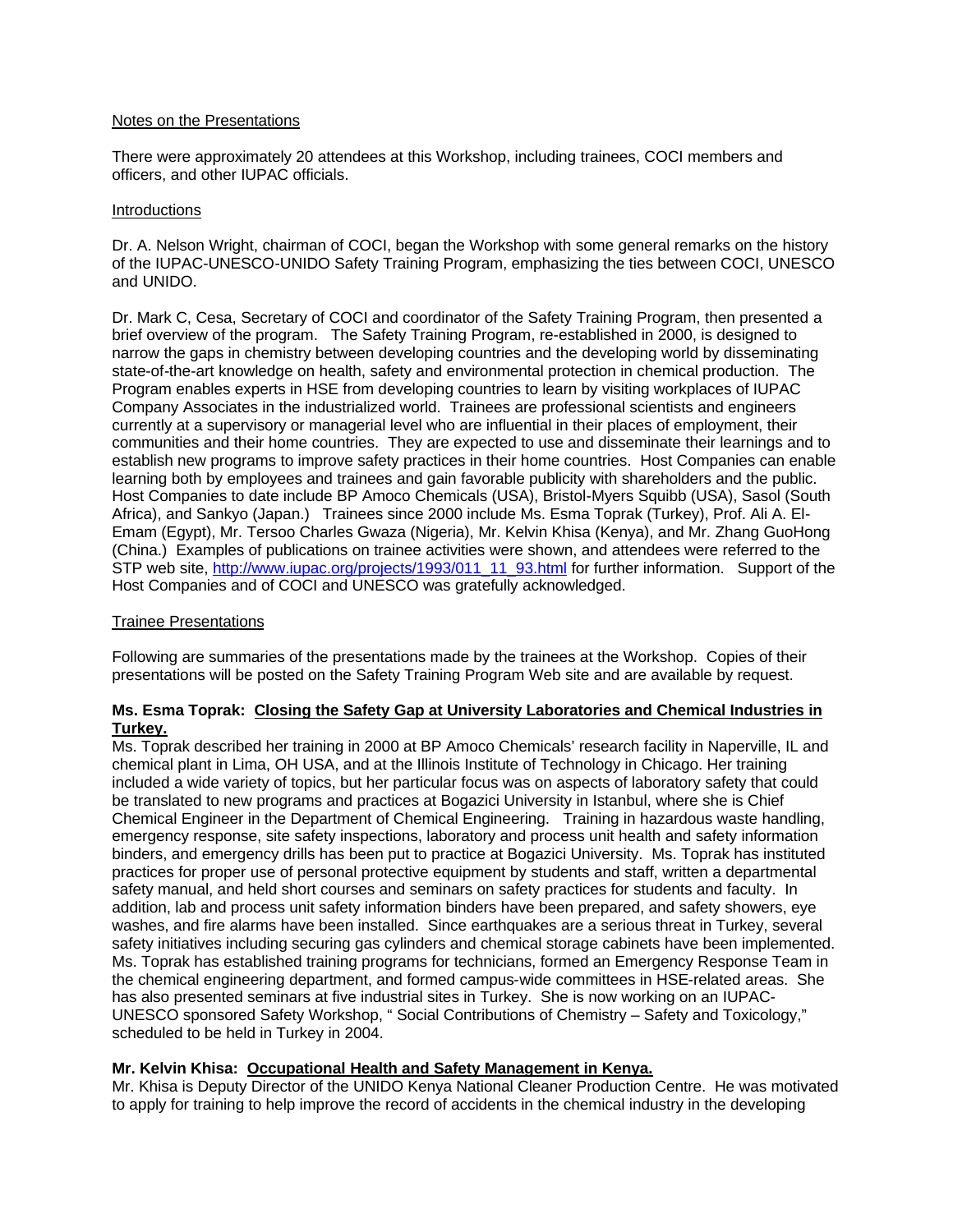world. His training in Japan in 2002 (Sankyo Co., Shimizu Corp., Hitachi Group, Fuji Film, the Japanese National Institute of Industrial Safety, and other locations) focused on the Japanese 5S philosophy for enhanced occupational safety and health. He noted that the Japanese philosophy on personal protective equipment (PPE) is to engineer processes so that the need for PPE is minimal, and to use PPE only when absolutely necessary. Mr. Khisa put particular emphasis on emergency preparedness and response, incident investigations, safety auditing, record keeping, and awareness programs for employees.

Mr. Khisa stated that companies in Kenya are ready to invest in health and safety but want proper guidance. He emphasized that implementation of new standards, as a joint set of principles between government and industry, is key. Political will is required, including consistency of enforcement of regulations. Mr. Khisa commented that the Kenya Directorate of Professional Health and Safety, within the Ministry of Labor, needs to enact new regulations and standards to make measurement and training possible, and to push industry to meet requirements.

Since his training, Mr., Khisa has held six Safety Awareness Raising Workshops, trained 20 consultants in OHSAS 18001 and 18002 (Japanese programs for occupational safety and health), and published and OH&S policy brief. He has investigated root causes for chemical accidents in Kenya and has decided to focus efforts on improvements in fire safety in chemical production. He has worked to install fire safety equipment, establish scheduled fire drills, and encourage adoption of proper PPE. He plans to continue his work in Kenya on public education, protection of people in public buildings against fire, and establishment of a national safety policy,

# **Mr. Tersoo Charles Gwaza: IUPAC-UNESCO-UNIDO Safety Fellowship – Experiences.**

Mr. Gwaza is Corporate Safety Advisor at Shell Petrochemical Development Company in Port Harcourt, Nigeria. His training was held at Sasol Chemical Industries in South Africa in 2002. Due to his industrial background, Mr. Gwaza brought a unique perspective to his training at Sasol, a potential competitor in petrochemicals with Shell. He was able to compare and contrast Sasol's approaches to health, safety and environment with Shell's. Mr. Gwaza's training covered Responsible Care, occupational hygiene, Process Safety Management, Material Safety Data Sheets, Hazard Identification Risk Assessments, and accident investigation techniques. Mr. Gwaza stated his plans were to make improvements in HSE training of Shell staff and contractors, and to engage discussion at a national level on waste management issues, including contacts with government.

# Discussion Period

Dr. Cesa guided the discussion period. Some time was devoted to a critique of the Safety Training Program to date, to solicit opinions on what is going well and where improvements can be made. There was general agreement on the value added by the Safety Training Program for trainees, and the value of Workshops such as this one for trainees to meet each other and share learnings and experiences. The suggestion was reiterated to allow trainees to receive their training together in teams at Host Companies where possible in the future. It was also suggested to provide a longer lead time for communication between trainees and their Host Companies before training begins, to allow for proper introduction of trainees to the company, to make contacts with COCI members in the Host Company country, and to learn about technology within the company.

Mr. Gwaza pointed out that there was some awkwardness at first during his visit to Sasol because he worked for an African competitor company. Leadership in the Safety Training Program needs to be careful to avoid situations where the perception can arise that the trainee is trying to gain a competitive advantage over the Host Company. We currently encourage Host Companies to have trainees sign secrecy agreements before training begins, in part to protect the trainees and Host Companies from such potential conflicts of interest.

Some discussion followed on common themes concerning the need for HSE improvements in the trainees' home countries. One area in common among trainees was the willingness of companies,